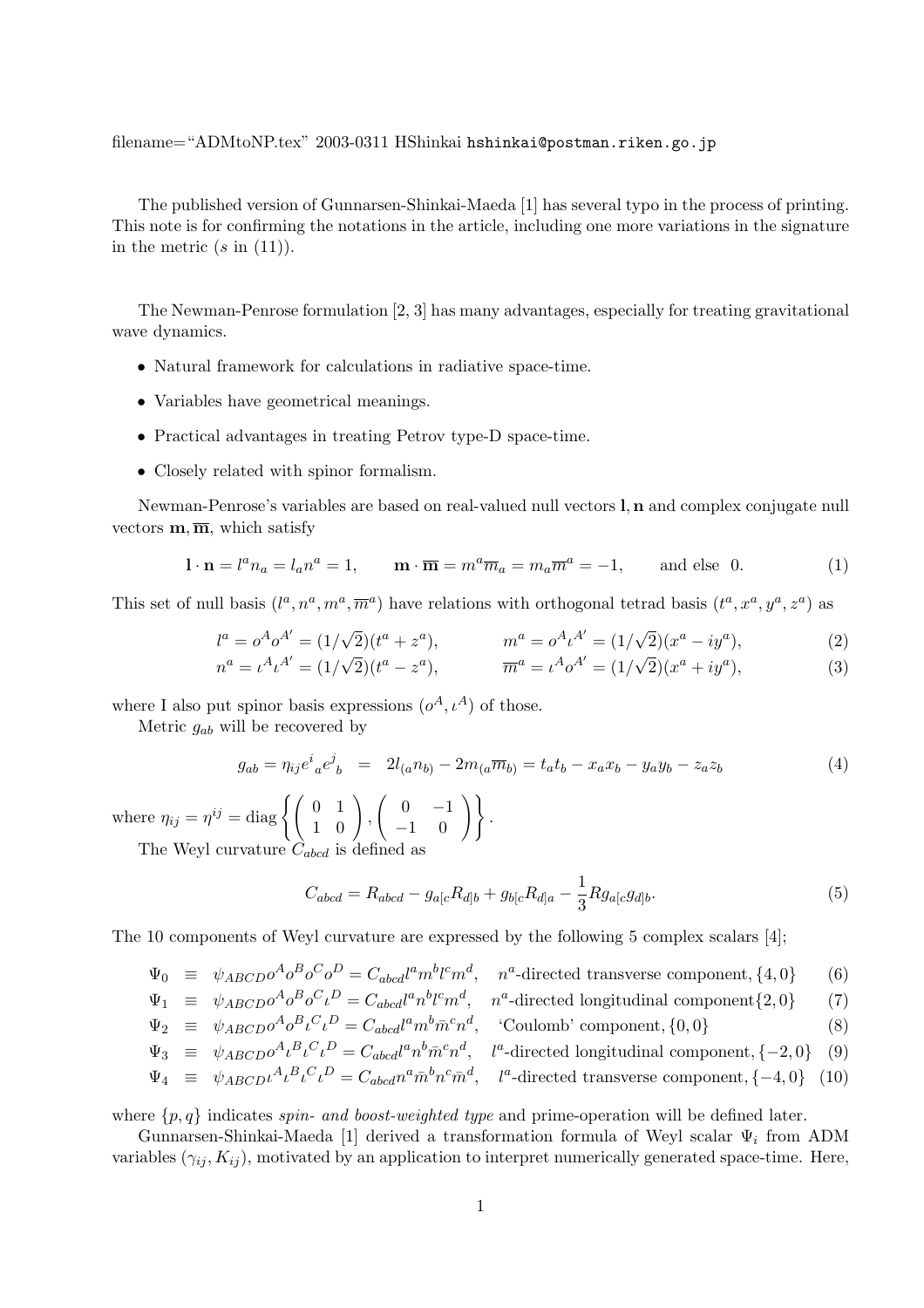we consider vacuum space-time. Let  $(\mathcal{M}, \eta_{ab})$  be real, 4-dimensional Lorentz vector space with volume form  $\varepsilon_{abcd}$ ;  $\varepsilon_{abcd}\varepsilon^{abcd} = -4!$ . Let  $(t^a, x^a, y^a, z^a)$  be orthonormal basis of  $(\mathcal{M}, \eta_{ab})$ , and define

$$
t^a t_a = +s \quad (s = \pm 1), \quad \varepsilon_{abc} = \varepsilon^{abcd} t_d,\tag{11}
$$

where the tensor field  $\varepsilon_{abc} = \varepsilon_{[abc]}$  satisfies  $\varepsilon_{abc}\varepsilon^{abc} = 3!$  We formulate our equations in the signatures both  $(+, -, -, -)$  and  $(-, +, +, +)$  by choosing  $s = 1$  or  $-1$ , respectively<sup>1</sup>, because the former notation is common in working with the spinors.

First, we define the Weyl curvature  $C_{abcd}$  by (5) and decompose those into its electric and a magnetic components,

$$
E_{ab} \equiv - C_{ambn} t^m t^n, \quad B_{ab} \equiv -{}^* C_{ambn} t^n t^m,
$$
\n<sup>(12)</sup>

where  $C_{abcd} = \frac{1}{2} \varepsilon_{ab}^{mn} C_{mncd}$  is a dual of the Weyl tensor. These decomposed elements  $E_{ab}$  and  $B_{ab}$ are also presented by the 3-metric  $\gamma_{ab}$  and the extrinsic curvature  $K_{ab}$  as [6]

$$
E_{ab} = R_{ab} - K_a{}^m K_{bm} + KK_{ab} - \frac{2}{3} \Lambda \gamma_{ab}, \tag{13}
$$

$$
B_{ab} = \varepsilon_a^{mn} D_m K_{nb}.
$$
\n(14)

This is why we emphasize that our inputs are  $3+1$ ' elements. It follows from two constraint equations that the fields  $E_{ab}$ ,  $B_{ab}$  are both trace-free and symmetric. We can reconstruct the Weyl curvature completely from  $E_{ab}$  and  $B_{ab}$  by

$$
C_{abcd} = 4t_{[a}E_{b][c}t_{d]} + 2\varepsilon_{ab}^m B_{m[c}t_{d]} + 2\varepsilon_{cd}^m B_{m[a}t_{b]} + \varepsilon_{ab}^m \varepsilon_{cd}^n E_{mn}.
$$
\n(15)

The next step is to choose a unit vector field  $\hat{z}^a$  on  $\Sigma$ , and to decompose  $E_{ab}$ ,  $B_{ab}$  into components along and perpendicular to  $\hat{z}^a$ . We set

$$
e = E_{ab}\hat{z}^a \hat{z}^b,\tag{16}
$$

$$
e_a = E_{bc} \hat{z}^b (\delta_a^c + s \hat{z}_a \hat{z}^c), \tag{17}
$$

$$
e_{ab} = E_{cd}(\delta_a{}^c + s\hat{z}_a\hat{z}^c)(\delta_b{}^d + s\hat{z}_b\hat{z}^d) + \frac{1}{2}es_{ab},\tag{18}
$$

$$
b = B_{ab}\hat{z}^a\hat{z}^b,\tag{19}
$$

$$
b_a = B_{bc} \hat{z}^b (\delta_a{}^c + s \hat{z}_a \hat{z}^c), \tag{20}
$$

$$
b_{ab} = B_{cd}(\delta_a{}^c + s\hat{z}_a\hat{z}^c)(\delta_b{}^d + s\hat{z}_b\hat{z}^d) + \frac{1}{2}bs_{ab},\tag{21}
$$

where  $s_{ab} = \gamma_{ab} - \hat{z}_a \hat{z}_b$ . We note that  $E_{ab}$ ,  $B_{ab}$  is again reconstructed from (16)-(21)

$$
E_{ab} = e\hat{z}_a \hat{z}_b + 2e_{(a} \hat{z}_{b)} + e_{ab} - (1/2)s_{ab}e.
$$
\n(22)

$$
B_{ab} = b\hat{z}_a \hat{z}_b + 2b_{(a} \hat{z}_b) + b_{ab} - (1/2)s_{ab}b.
$$
 (23)

Such decompositions will be useful to discuss the effects of curvatures on the transversal plane to the  $\hat{z}^a$  direction.

We put a rotation operator on the plane spanned by  $\hat{x}_a$  and  $\hat{y}_a$  as,

$$
J_a{}^b \equiv \varepsilon_a{}^{bcd} \hat{z}_c t_d. \tag{24}
$$

It is easy to check this mapping preserves  $s_{ab}$ , and is also easy to check  $J_a^{\ c}J_c^{\ b} = -(\delta_a^{\ b} + s\hat{z}_a\hat{z}^b)$ , which shows us  $J_a^b$  has a complex structure, i.e.,  $J_a^b$  lets us define complex multiples of vectors

<sup>&</sup>lt;sup>1</sup>That is, the metric is  $\eta_{ab} = s(t_a t_b - x_a x_b - y_a y_b - z_a z_b)$ .